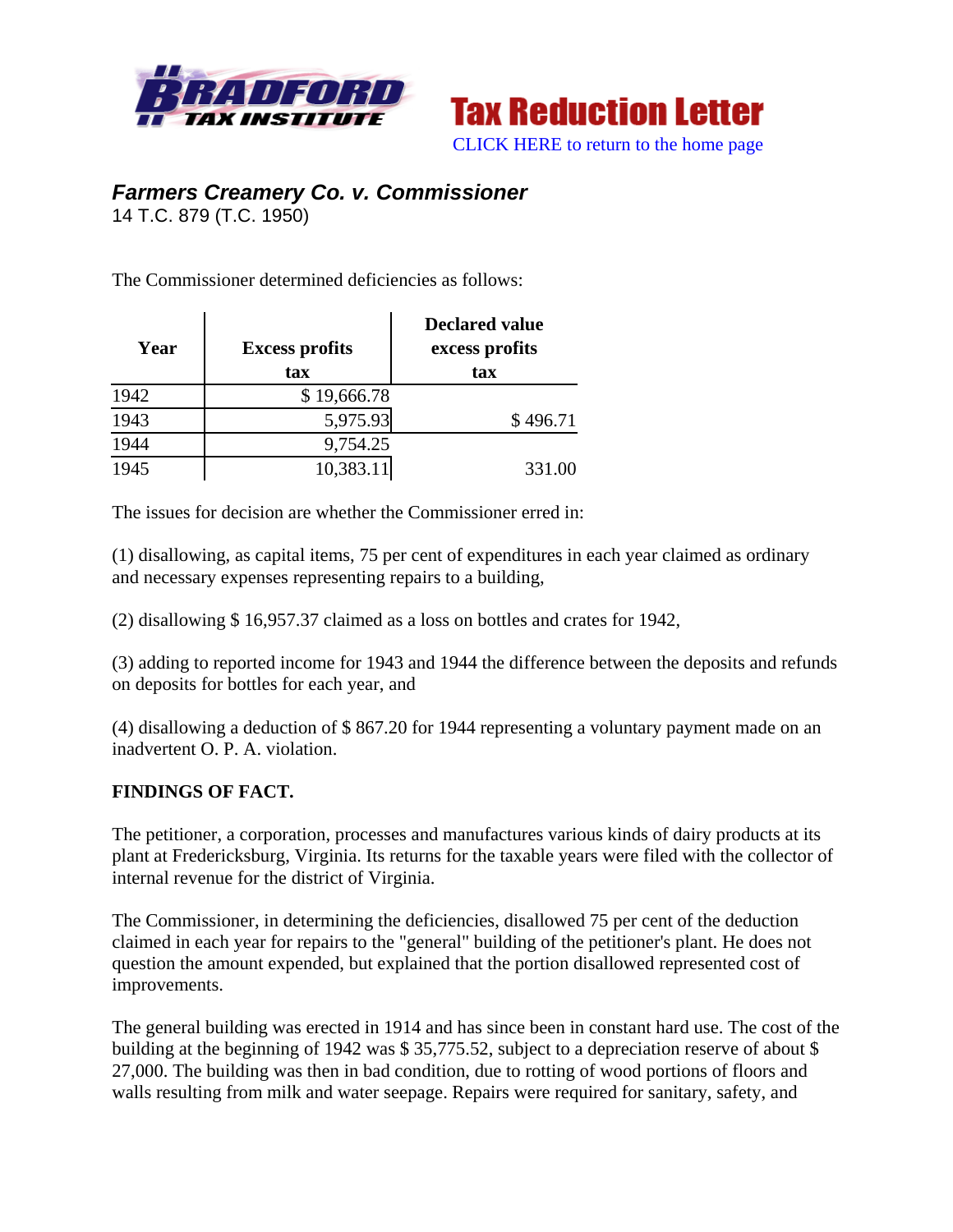utility purposes in order to maintain and continue the efficient use of the building. Repairs were made from time to time as occasion arose during each of the taxable years, without discontinuing the use of the building. These were not made in accordance with any over-all plan. They did not require a building permit. Typical separate repairs were replacing several joists where the old ones had rotted permitting the floor to sag, replacing small portions of rotted flooring, and patching walls and ceilings. The materials used were similar to those replaced. The work was unusually expensive because of war time costs and because much of it was done on an overtime basis, so as to interfere as little as possible with the operation of the plant. The repairs never replaced as much as one-half of any wall, ceiling, or floor and they did not in any way enlarge or change the design of the building. The costs were all charged to a repair account. The repairs were solely to mend deteriorated parts of the old building in order to restore it to a sound condition. These repairs did not appreciably prolong the original useful life of the property.

The total amounts expended and deducted by years were as follows:

| 1942 | \$4,600.98 |
|------|------------|
| 1943 | 5,461.94   |
| 1944 | 8,104.62   |
| 1945 | 7,175.00   |

They were entirely for repairs and were ordinary and necessary expenses.

The book value of the petitioner's bottles and crates at the beginning of 1942 was \$ 16,957.37. Its purchases of those items during 1942 amounted to \$ 18,425.20. An inventory at the end of that year showed a total of \$ 7,978.60 on hand. It claimed a deduction for that year of \$ 27,403.97, consisting of \$ 10,079.79 for depreciation at the usual rate and \$ 17,324.18 for loss of bottles and crates over and above the usual depreciation allowance.

The Commissioner, in determining the deficiency for 1942, disallowed \$ 16,957.37, with the explanation that "the alleged loss of \$ 27,403.97 of bottles and crates deducted in your return for 1942 is reduced to \$ 10,446.60 and the balance of \$ 16,957.37 is disallowed as unsubstantiated."

The petitioner delivered large quantities of milk during 1942 to a military camp. It was not permitted to deliver directly to the post exchanges and company messes which were its customers, but had to leave the milk at a central location, from which it was picked up by the customers, many of which were on maneuvers within the military reservation. An unusually large number of the bottles and crates were never returned to the petitioner and it was not permitted to come into the reservation to retrieve them. Later in the year it discovered that many of them had been destroyed and buried at temporary bivouac sites. It changed to paper containers for such customers late in 1942. Meanwhile, it had lost during the year crates and bottles worth about \$ 17,000.

The petitioner sustained a loss of \$ 17,000 for 1942, representing an extraordinary loss on bottles and crates, in addition to the deduction of \$ 10,079.79 for usual depreciation.

The O. P. A. in 1942 required the petitioner to obtain from its wholesale customers for 1943 and subsequent years deposits of 3 cents per bottle delivered to them, which deposits were to be returned to the customer with the return of the bottles. The bottles were not sold to the wholesale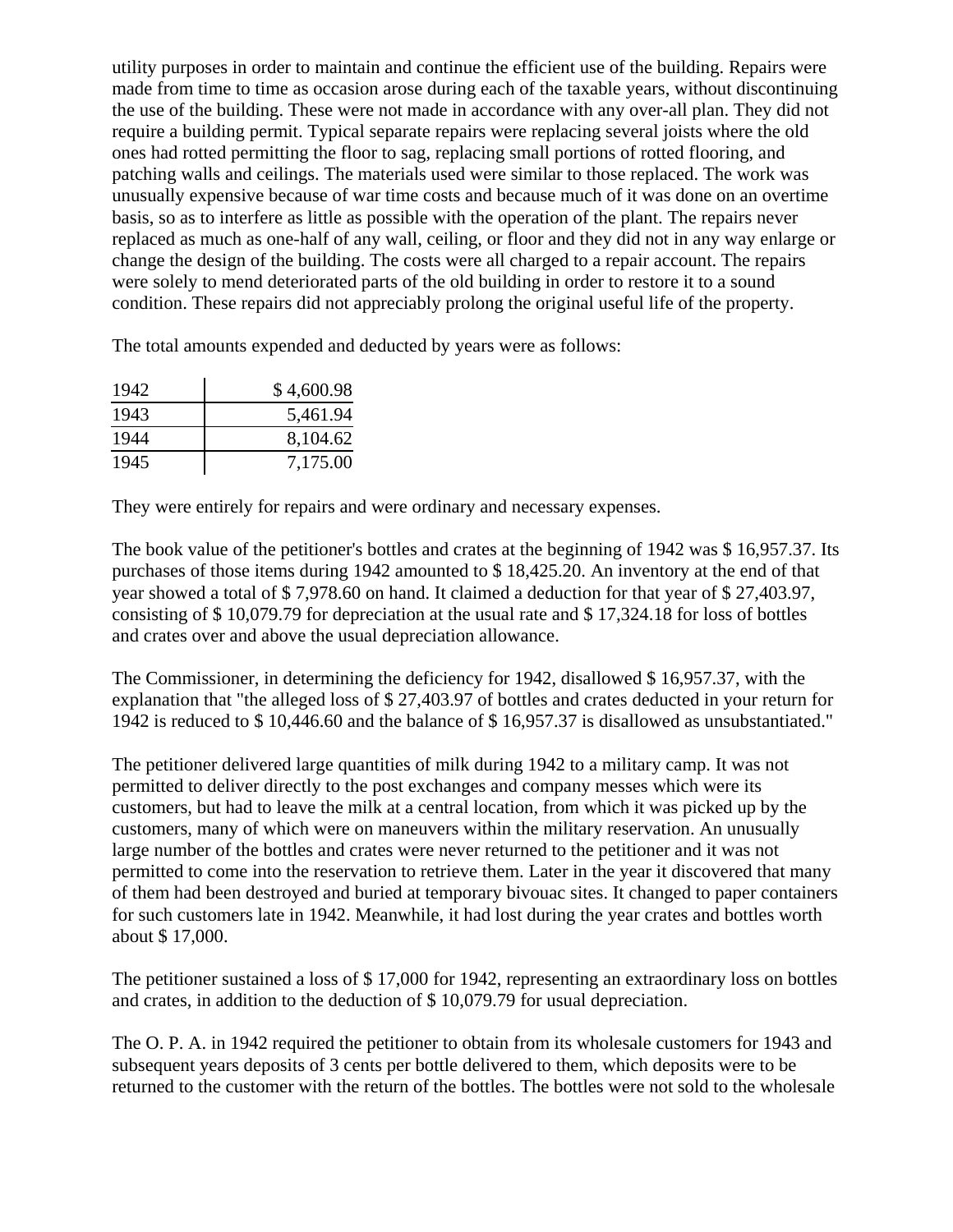customers. The petitioner kept a record of the deposits in a liability account and debited the refunds as made. The total deposits and refunds for each year were as follows:

| Year                   | <b>Deposits</b> | <b>Refunds</b> | <b>Balance</b> |
|------------------------|-----------------|----------------|----------------|
| 1943                   | \$6,700.89      | \$3,905.50     | \$2,795.29     |
| 1944                   | 5,602.57        | 2,726.69       | 5,671.17       |
| 1945                   | 2,950.86        | 3,774.65       | 4,847.38       |
| 1946-1947, to November |                 | 4,552.93       | 294.45         |

The Commissioner, in determining the deficiencies for 1943 and 1944, added to income \$ 2,795.29 and \$ 2,875.88, described as "deposits on bottles," and explained "items reserved from income to meet contingent liabilities to refund deposits on milk bottles have been restored to taxable net income."

The petitioner's method of recording the deposits as liabilities rather than as income clearly reflected its income and the Commissioner erred in departing from that method in determining the deficiencies.

The president of the petitioner discovered in 1944 that it had charged during that year 1 cent per quart in excess of the O. P. A. price on a chocolate drink, or a total of \$ 867.20. He voluntarily reported this fact to the Chairman of the Price Board in Fredericksburg shortly before July 1, 1944, and asked what the petitioner should do. He was advised to communicate with the Richmond office. The petitioner later received a letter, dated August 21, 1944, from the district price executive of the O. P. A. at Richmond, which was as follows:

A copy of your letters of June 27 and August 5 addressed to Mr. Reed and a copy of Mr. Sanders' letter to Mr. Reed of July 26 have been brought to our attention along with your check for \$ 814.76.

We realize and appreciate to the fullest extent that you are one of the finest citizens of the State of Virginia and a business man of unquestioned ethics and character. It is for this reason and in this spirit that we are accepting your check for an overcharge on the sale of Krim-Ko chocolate milk. We know that this overcharge was not willful nor even neglect on your part, but that it was a result of a misunderstanding and misinterpretation which would be natural on the part of anyone.

If it were possible not to require settlement, we would be glad to consider it; however, the only way that we can justify the administration of the rules and regulations of the Office of Price Administration is that they be applied with no exceptions for those who have been so unfortunate as to have made an error and no undue criticism and persecution for the more careless.

The District Office as well as your local community fully appreciates the contribution which you have made to our program and wants you to understand that we hold you in the highest esteem.

The Commissioner, in determining the deficiency for 1944, disallowed \$ 867.20, described as "O. P. A. violation," and stated that is was not an allowable deduction.

## **OPINION.**